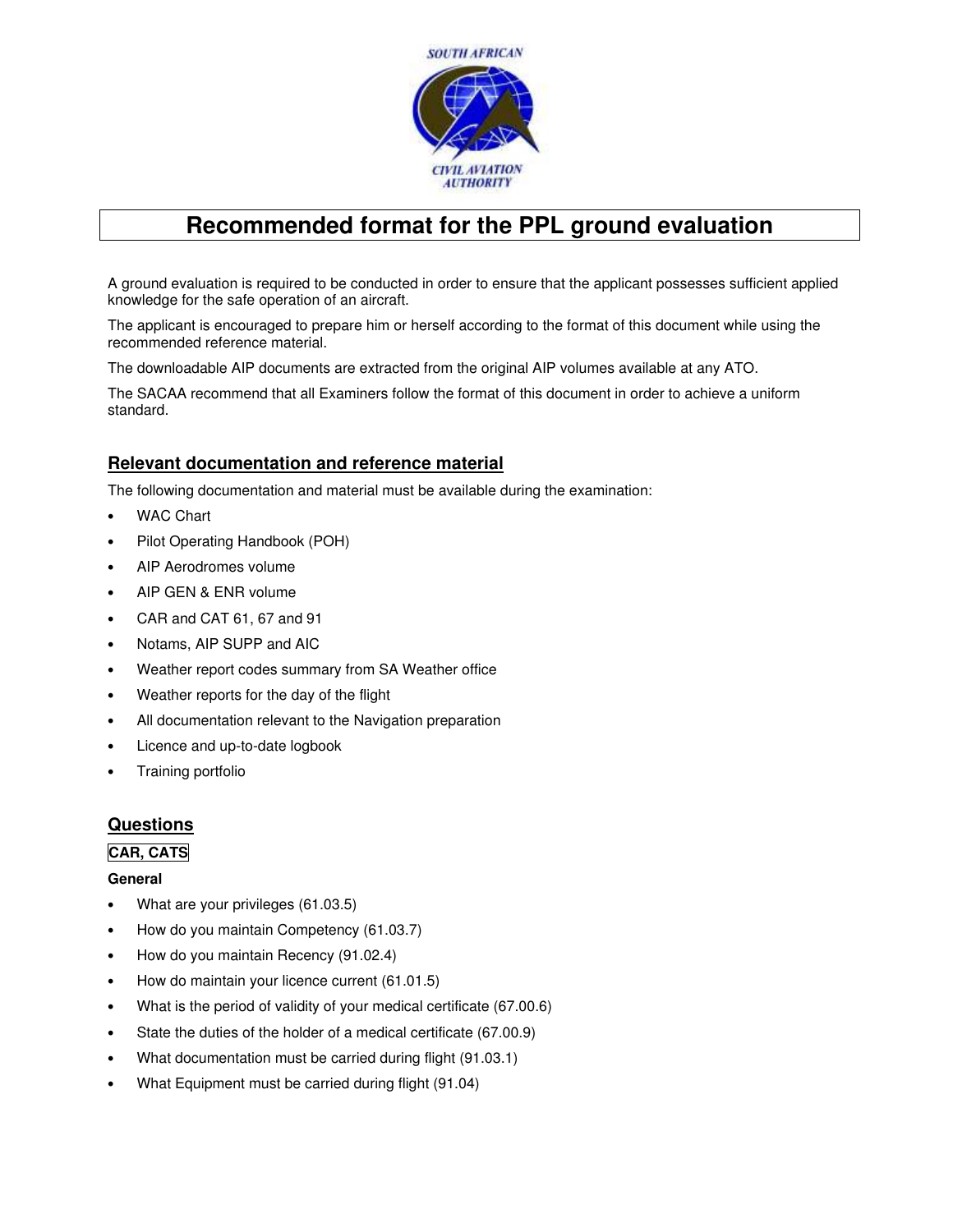#### **Visual flight rules (91.06)**

- Can a VFR flight be conducted on top of clouds
- What is the required minimum flight visibility and minimum distance from clouds in a CTR
- What is the lowest required cloud base in a CTR for a VFR departure
- What is the required minimum flight visibility and minimum distance from clouds in uncontrolled airspace below 1000 feet AGL
- Under which conditions may a pilot conduct special VFR operations

#### **Minimum heights (**91.06.32)

- What is the minimum height to maintain over built-up areas or over an open-air assembly of persons
- What minimum height must be maintained, unless the flight can be made without hazard or nuisance to persons or property on the ground or water
- What is the minimum height to maintain when conducting repeated over-flights over an open-air assembly of persons

## **AIP**

#### **Aerodrome information**

- Which runway is uphill in FATZ
- What is the radio frequency allocated to Klerksdorp
- What is the runway length and width in FAGL (Groblersdal)
- Explain the ATC HOO at FAPN (Pilanesberg)
- What type/class of airspace is allocated to FAPN ?
- What are the lateral and vertical boundaries of the airspace allocated to FAPN?
- Explain the customs/immigration HOD and procedures at FAPN

#### **Airspace information**

- What are the vertical boundaries of the Durban TMA area D (ENR 2)
- What is the radio frequency for Johannesburg FIR Sector South/West (ENR 2)
- Explain the Johannesburg special rules area (ENR 2)
- Explain Class C airspace (ENR 1)
- Give all essential information about FAR 75 (ENR 5)

#### **Notams**

- Explain the differences between Series A, B and C (GEN 3)
- Interpretation of Notams

#### **Sunset and sunrise**

• What is the earliest Take-off local time and latest Landing local time for this day (GEN 2)

### **POH** (Can be combined with the Navigation part)

#### **Operating limitations**

- What is maximum demonstrated Xwind component
- What is the never exceed speed and explain the significance
- What is the manoeuvring speed and explain the significance
- Explain the lower section of the yellow arc
- Explain the lower section of the green arc
- What is the maximum certified load factor in clean configuration